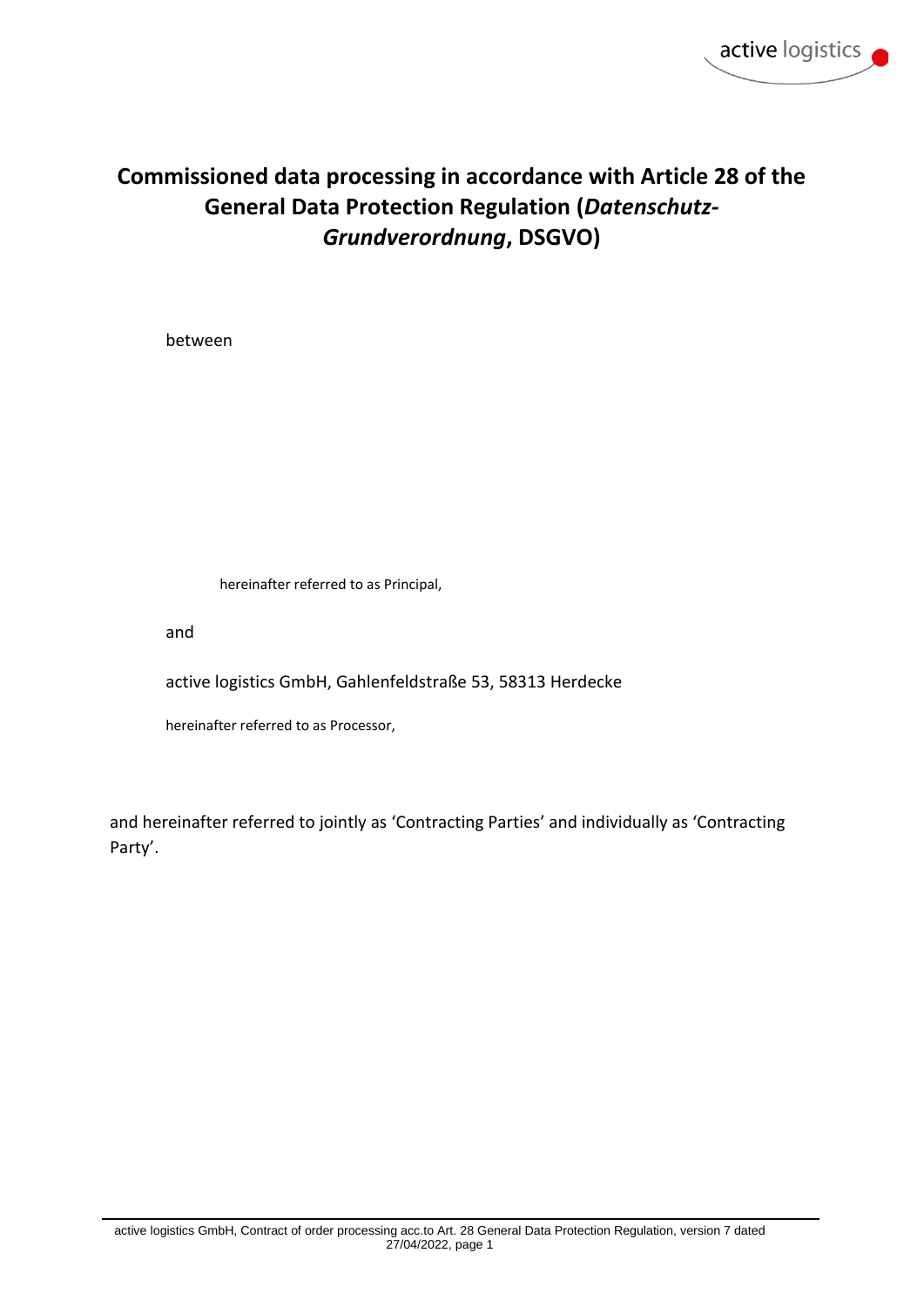## **Table of contents**

| 0    |                                                                                                         |  |
|------|---------------------------------------------------------------------------------------------------------|--|
| 1    |                                                                                                         |  |
| 2    |                                                                                                         |  |
| 3    |                                                                                                         |  |
| 4    |                                                                                                         |  |
| 5    |                                                                                                         |  |
| 6    |                                                                                                         |  |
| 7    |                                                                                                         |  |
| 8    |                                                                                                         |  |
| 9    |                                                                                                         |  |
| 10   |                                                                                                         |  |
| 11   |                                                                                                         |  |
| 12   |                                                                                                         |  |
| 13   |                                                                                                         |  |
| Τ.   |                                                                                                         |  |
| Ш.   |                                                                                                         |  |
| III. |                                                                                                         |  |
| IV.  |                                                                                                         |  |
| V.   | The Processor's technical and organisational measures in accordance with Article 32 of the General Data |  |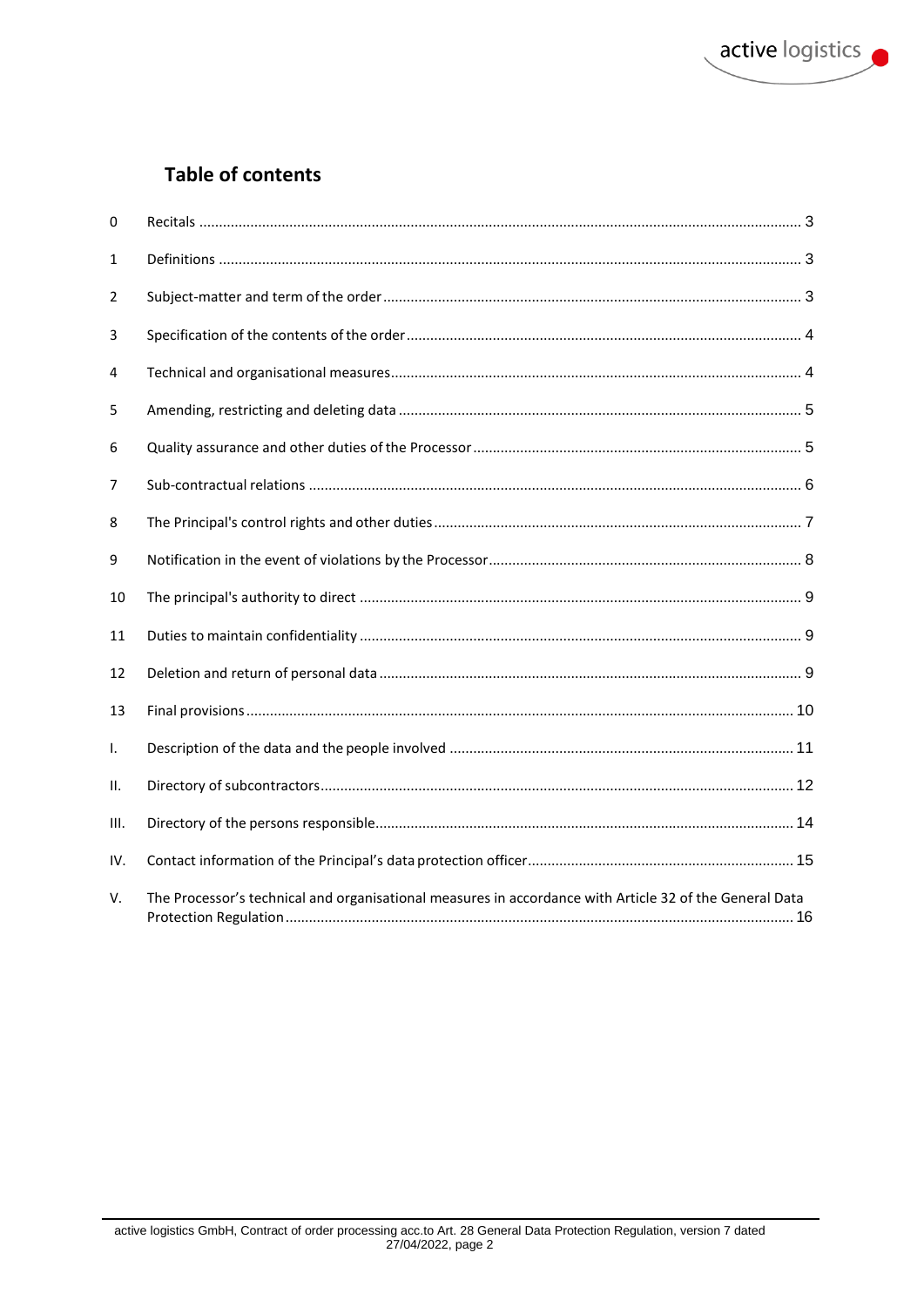### **0 Recitals**

This Agreement ascertains the obligations of the Contracting Parties under data protection law which arise from the main contract for the commissioned data processing described in detail. It shall apply to all work related to the main contract and to the personal data of the Principal which the Processor's employees or third parties commissioned by the processor of the order could come into contact with. The contractual term of this annex is determined by the term of the main contract.

#### **1 Definitions**

#### According to General Data Protection Regulation

(1) Personal data (see 'Definitions' in Article 4 no. 1 of the General Data ProtectionRegulation)

'Personal data' is any information relating to an identified or an identifiable natural person (hereinafter referred to as 'Person Affected');

(2) Processor (see 'Processor' in Article 28 of the General Data Protection Regulation)

The 'Processor' is a natural or legal person, government authority, or another entity that processes personal data on behalf of the entity or person responsible for the data.

(3) Instructions(see 'Processor' Article 28 no. 3 a) of the General Data Protection Regulation)

The processor processes the personal data only according to the documented instructions of the entity or person responsible – also with respect to transferring personal data to a third country or an international organisation.

### **2 Subject-matter and term of the order**

#### **2.1 Subject-matter of the order**

The Processor processes data on behalf of the Principal which arises from the main contract/service agreement.

#### **2.2 Term of the order**

The time period of the order (term) is determined by the main contract.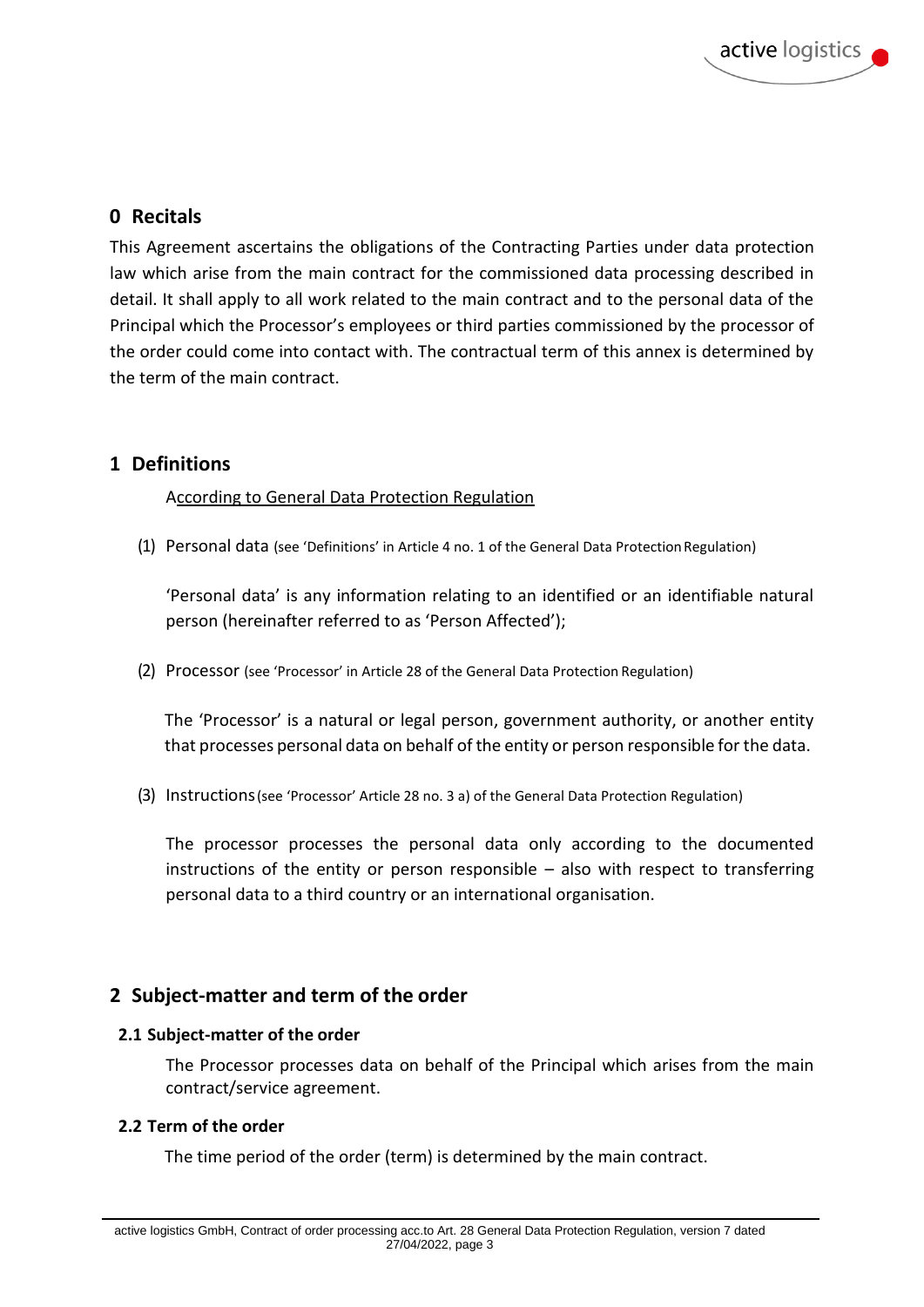### **3 Specification of the contents of the order**

#### **3.1 Scope, type and purpose of the designated collection, processing or use of data**

- (1) The type and purpose of processing personal data by the Processor for the Principal is described in detail in the service agreement.
- (2) Performance of the data processing contractually agreed upon is carried out exclusively in a member state of the European Union or in another contracting state of the Treaty on the European Economic Area. Any relocation to a third country requires the prior approval of the Principal and may only be carried out if the special requirements set out in Article 44 et seq. of the General Data Protection Regulation are met.

#### **3.2 Type of Data**

The subject-matter of the personal data processing is described in *[Annex 1]* in section 1 'Type of data'*.*

#### **3.3 Categories of the persons affected**

The categories of the persons affected by the processing are described in *[Annex 1]* in section 2 'Categories of the persons affected'.

#### **4 Technical and organisational measures**

- (1) The Processor shall explain to the Principal for it to review how the technical and organisational measures described prior to the contract being awarded will be implemented before beginning the processing, especially with respect to the execution of the contract. In the event the Principal accepts these measures, the documented measures shall be the basis for the order. If the Principal's review/audit results in adjustments needing to be made, they must be implemented by mutual agreement. The Principal shall bear any costs.
- (2) The Processor shall ensure the security requirements set out in to Article 28 no. 3 letter c) and Article 32 of the General Data Protection Regulation, in particular in conjunction with Article 5, paragraphs 1 and 2 of the General Data Protection Regulation. In general, the appropriate measures concern data security measures and ensure a suitable level of protection for the risk in terms of confidentiality, integrity, availability, and resilience of the systems. For this purpose, the state-of-the art technology and the implementation costs as well as the type, scope and purpose of the processing must be taken into account in addition to the different probability of occurrence and the level of risk of infringing upon the rights and freedoms of natural persons as defined in Article 32, paragraph 1 of the General Data Protection Regulation *[details presented in Annex 5]*.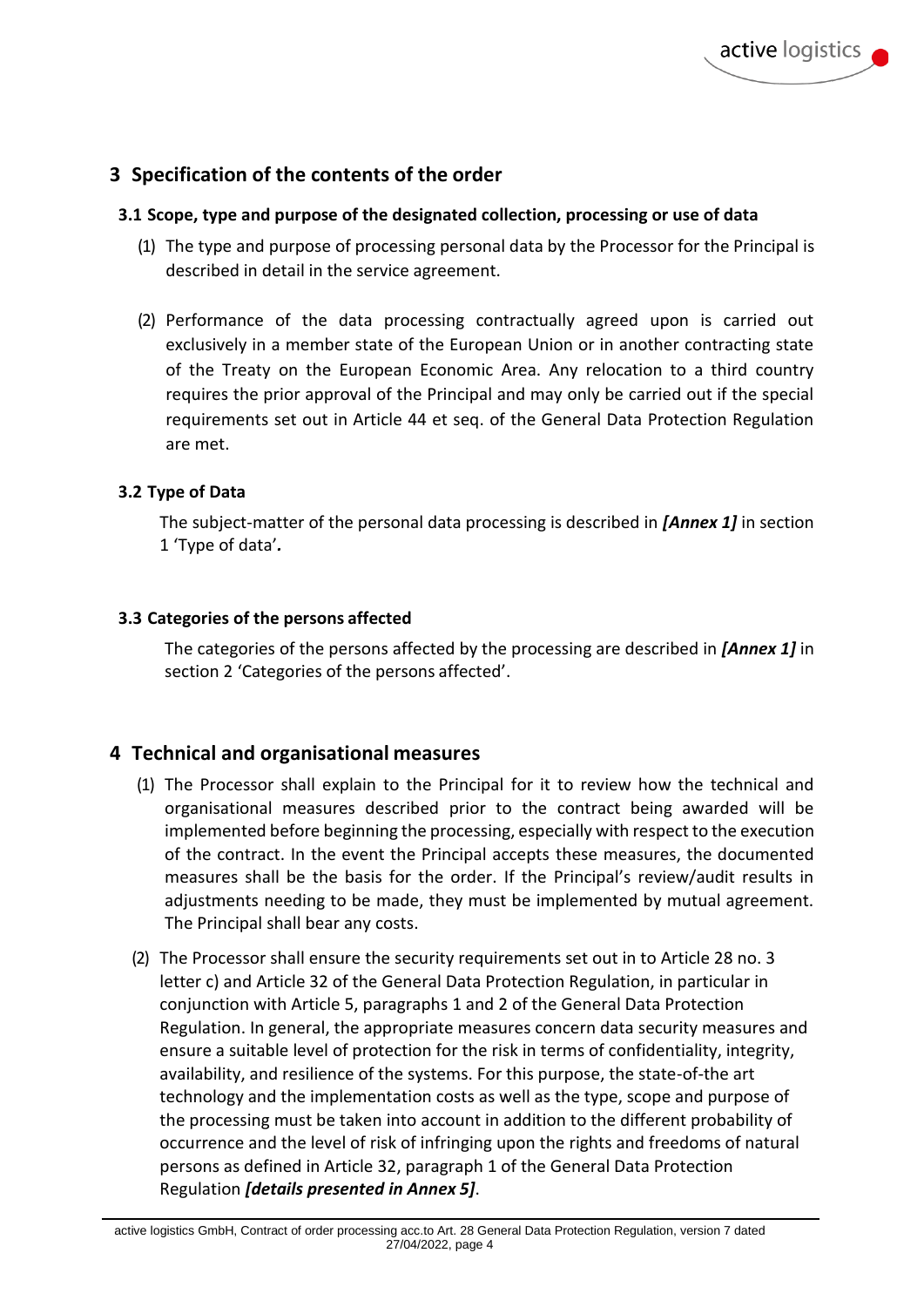(3) The technical and organisational measures are subject to technical advancements and further development. In this respect, the Processor is authorised to implement alternative adequate measures. In doing so, the level of security of the pre-defined measures may not fall short. Any significant modifications must be documented. The Processor shall inform the Principal of any major changes.

### **5 Amending, restricting and deleting data**

- (1) The Processor is not permitted to arbitrarily amend the data being processed and instead must amend, delete, or block data or restrict its processing according to the Principal's documented instructions. If a person affected contacts the Processor directly about this, the Processor shall forward the request to the Principal.
- (2) If it is part of the scope of services being provided, the Processor must ensure that the deletion policy, right to be forgotten, corrections, data portability and information are carried out according to the Principal's documented instructions.

### **6 Quality assurance and other duties of the Processor**

In addition to complying with the rules in this contract, the Processor must also comply with legal obligations under Articles 28 to 33 of the General Data Protection Regulation; in this respect, the Processor shall ensure compliance with the following guidelines in particular:

• Orders in writing, provided they are legally required and a data protection officer who can perform his/her duty in accordance with Article 38 and 39 General Data Protection Regulation in conjunction with section 38 of the German Federal Data Protection Act (new version). The contact information of the Processor's data protection officer is:

DPP Data Protection GmbH +49 (0) 69175366960 info@dataprotectionpartner.de

• The contact information of the Principal's data protection officer is described in the 'Contact information at the Principal' section in *[Annex 4]*.

If a new data protection officer is named, the other respective party must be informed without delay.

• Maintaining confidentiality must be carried out according to Article 28 paragraph 3 sentence 2 letter b), Articles 29 and 32, paragraph 4 of the General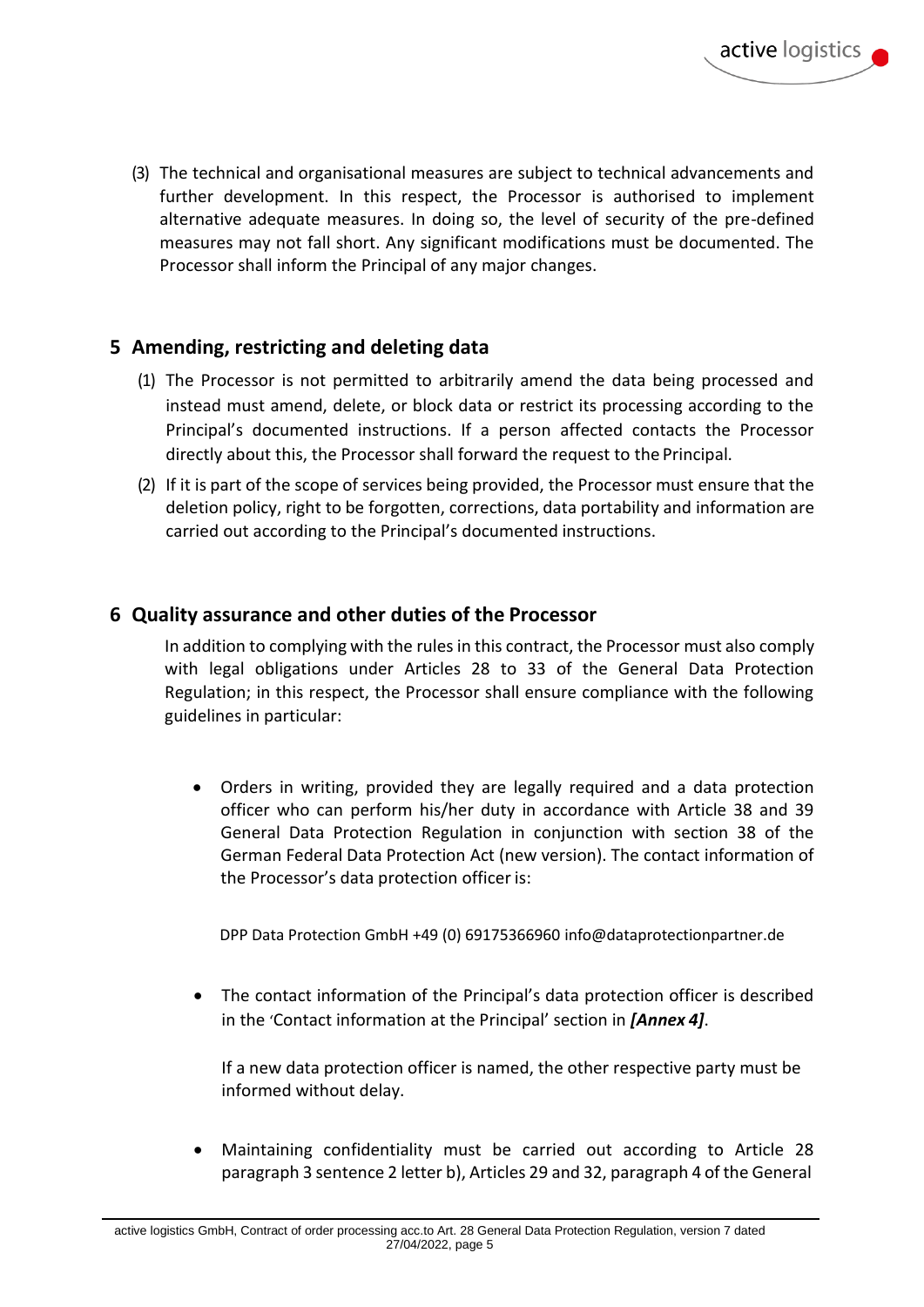Data Protection Regulation. When carrying out the work, the Processor shall only use employees who are required to maintain confidentiality and who have previously become familiar with the relevant provisions pertaining to data privacy. The Processor and any person under its authority who has access to personal data may only process this data according to the Principal's instructions and the powers conferred in this Contract, unless they are legally required to process the data.

- The implementation and compliance with all of the technical and organisational measures required for this Contract shall be carried out according to Article 28, paragraph 3, page 2, letter c) and Article 32 of the General Data Protection Regulation *[details provided in Annex 5]*.
- Upon request, the Principal and the Processor shall work together with the regulatory authority when performing their tasks.
- Information about auditing activities and measures being taken by the regulatory authorities must be disclosed immediately with the Principal provided they relate to this Contract. This shall also apply if a competent authority is investigating a regulatory or criminal offence with respect to processing personal data during processing at the Processor's company.
- The Processor must support the Principal to the best of its ability if the Principal is subject to inspection by the regulatory authorities, if regulatory or criminal proceedings are pending, if the person affected has asserted a liability claim, or if another claim related to order processing at the Processor's company has been made.
- The Processor controls the internal processes as well as the technical and organisational measures in order to guarantee that the processing under its scope of responsibility is carried out in accordance with the requirements of applicable data protection laws and that the rights of the persons affected are protected.
- The technical and organisational measures that are implemented must be traceable for the Principal as it falls within the scope of its power to monitor in accordance with section 8 of this Contract.

### **7 Sub-contractual relations**

(1) Sub-contractual relations as defined in this provision are to be understood as services which relate directly to the main service being provided. This does not include ancillary services which the Processor uses such as telecommunication services, mail/transport services, maintenance and user services, the disposal of data media or any other measures taken to ensure the confidentiality, availability, integrity and resilience of the hardware and software of data processing systems. The Processor is, however, obligated to safeguard data privacy and the data security of the Principal's data and to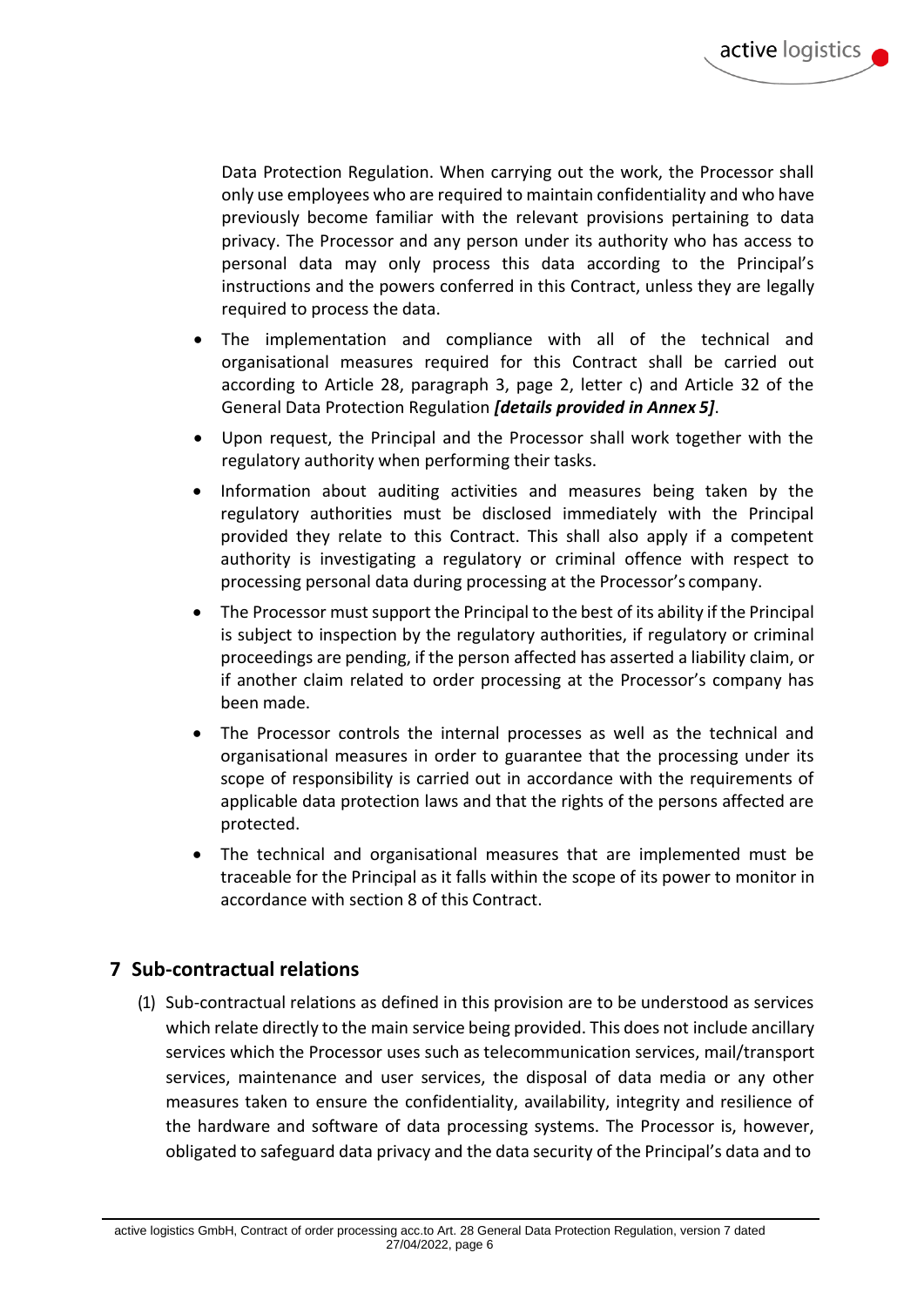make suitable contractual arrangements that are compliant with the law; this shall also apply in the event ancillary services are outsourced.

- (2) The subcontractors listed in Annex 2 "Directory of subcontractors" are currently working for the Processor with the services named there. The Principal declares itself to be in agreement with their assignment.
- (3) The Processor may commission subcontractors (other processors) at any time if
	- The Processor has notified the Principal of the said outsourcing to a subcontractor in writing or in text form and has given the Principal a reasonable period of advance notice and
	- The Principal has not informed the Processor of its objection to the planned outsourcing in writing or in text form before the point in time when the data is to be transferred (Art. 23 Para. 2Cl. 2 of the General Data Protection Regulation) and
	- It is based on a contractual agreement in compliance with Art. 28 Para. 2-4 of the General Data Protection Regulation.
	- The transfer of personal data of the Principal to the subcontractor and his commencement of work are only permitted if all requirements for subcontracting are met.

### **8 The Principal's control rights and other duties**

- (1) The Principal has the right to carry out checks during normal work hours in coordination with the Processor, or in exceptional cases, to have these checks carried out by designated inspectors. The Principal has the right to make sure that the Processor is complying with this agreement by means of making spot checks of his business operations during normal work hours, which must be announced in a timely manner. The Principal shall ensure that the checks are only carried out in the scope required so that the Processor's business operations are not disrupted excessively.
- (2) The Processor shall ensure that the Principal can make sure that the Processor's duties are being met in accordance with Article 28 of the General Data Protection Regulation. The Processor is obligated to provide the Principal with the necessary information upon request and in particular to show evidence that the technical andorganisational measures have been implemented.
- (3) The Processor can provide proof of these types of measures that relates to the specific order by
	- Complying with the approved rules of conduct under Article 40 of the General Data Protection Regulation;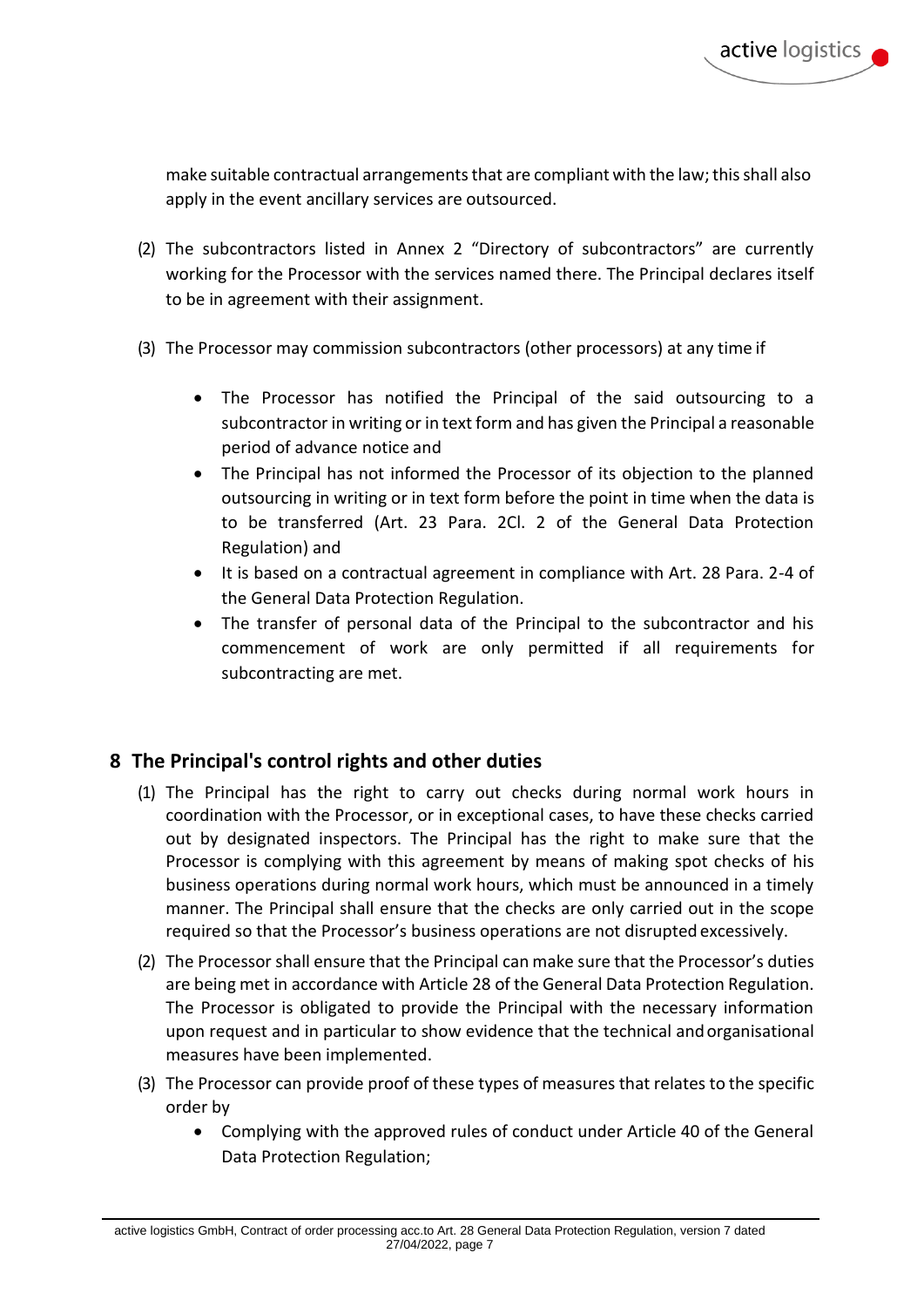- Obtaining certification according to an approved certification procedure under Article 42 of the General Data Protection Regulation;
- Submitting current attestations, reports or reports extracted from independent review bodies (e.g. auditors, reviewers, data protection officers, IT security department, data protection auditors and quality assurance auditors);
- Obtaining appropriate certification from an IT security or data protection audit (for example according to the 'BSI-Grundschutz' manual published by the German Federal Office for Information Security).
- (4) The Processor can assert a claim for remuneration in order to make it possible for the Principal to carry out inspections.

### **9 Notification in the event of violations by the Processor**

- (1) The Processor shall support the Principal in complying with the duties indicated in Articles 32 to 36 of the General Data Protection Regulation which pertain to the security of personal data, reporting data breaches, making data protection impact assessments and conducting prior consultations. This includes, among otherthings:
- a) Safeguarding a suitable level of protection by taking technical and organisational measures that take into account the circumstances and aims of the processing as well as the projected probability and seriousness of a possible infringement of rights by gaps in security and that make it possible to immediately ascertain relevant incidents of breaches
- b) The duty to report breaches of personal data to the Principal
- c) The duty to support the Principal while fulfilling its reporting obligation to the individuals affected and to provide the Principal all relevant information related thereto
- d) Supporting the Principal with his data protection impact assessment
- e) Assisting the Principal with the regulatory authorities during prior consultations
- (2) For supporting services not contained in the description of services or that can be attributed to wrongdoing on behalf of the Principal, the Processor can claim compensation.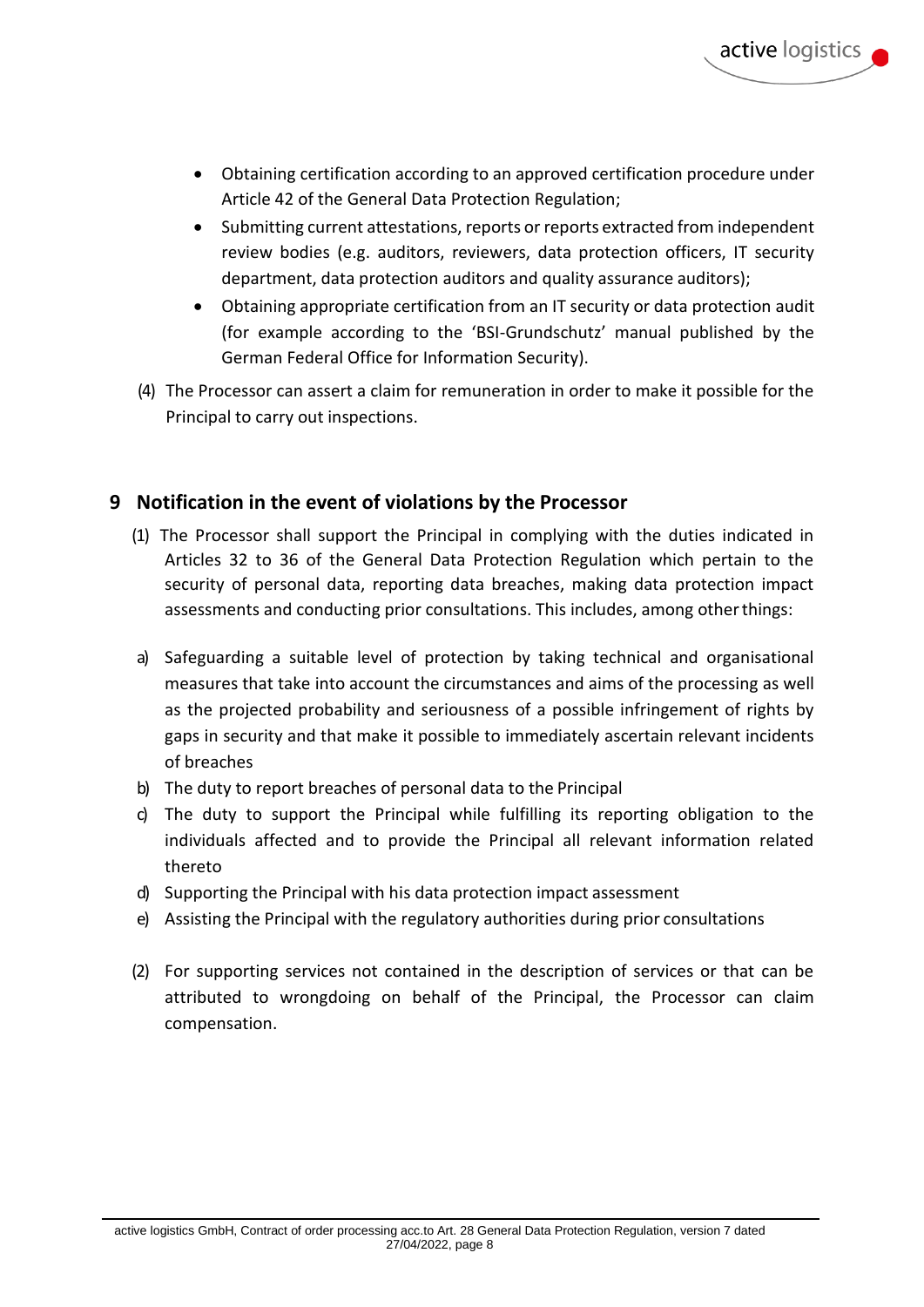#### **10 The principal's authority to direct**

- (1) The Principal shall confirm verbal instructions without delay (the minimum requirement is text form).
- (2) The Processor must inform the Principal immediately if it is of the opinion that one of the instructions violates data protection regulations. The Processor is authorised to suspend its performance until the respective instruction has been confirmed or changed by the Principal.
- (3) Before beginning the processing of the data in the order, both parties shall designate the Principal's employees who are authorised to issue instructions as well as the Processor's employees who are authorised to receive instructions in writing; see 'Directory of people responsible' in *[Annex 3]*. If a new contact person has been assigned or the contact person is hindered from performing his/her duties, the contractual partner must inform the other party of the replacement or proxy in writing.

#### **11 Duties to maintain confidentiality**

- (1) Both parties are obligated to treat all information which they receive concerning the execution of this Contract confidentially for an unlimited period of time and only to use this information for the execution of this Contract. No party is entitled to use this information either partially or in its entirety for any purpose other than the previously mentioned purposes or to make this information available to a third party.
- (2) The aforementioned duty shall not apply to information which a party verifiably has received by a third party without having obligated itself to maintain confidentiality or which it became aware of through public knowledge.

### **12 Deletion and return of personal data**

- (1) Copies or duplicates of the data that fall outside the scope of the commissioned work shall not be made without the Principal's knowledge. Exceptionsto thisrule are backup copies, provided they are required for ensuring proper data processing, as well as copies of data which are required for complying with legal obligations to retaindata.
- (2) The Processor must give the Principal all documents in its possession, its processing and utilization results and the data files related to the contractual relations after the contractually agreed work is completed or when the Principal requests beforehand – at the latest upon the completion of the service agreement. Alternatively the Processor can destroy such materials according to data protection requirements upon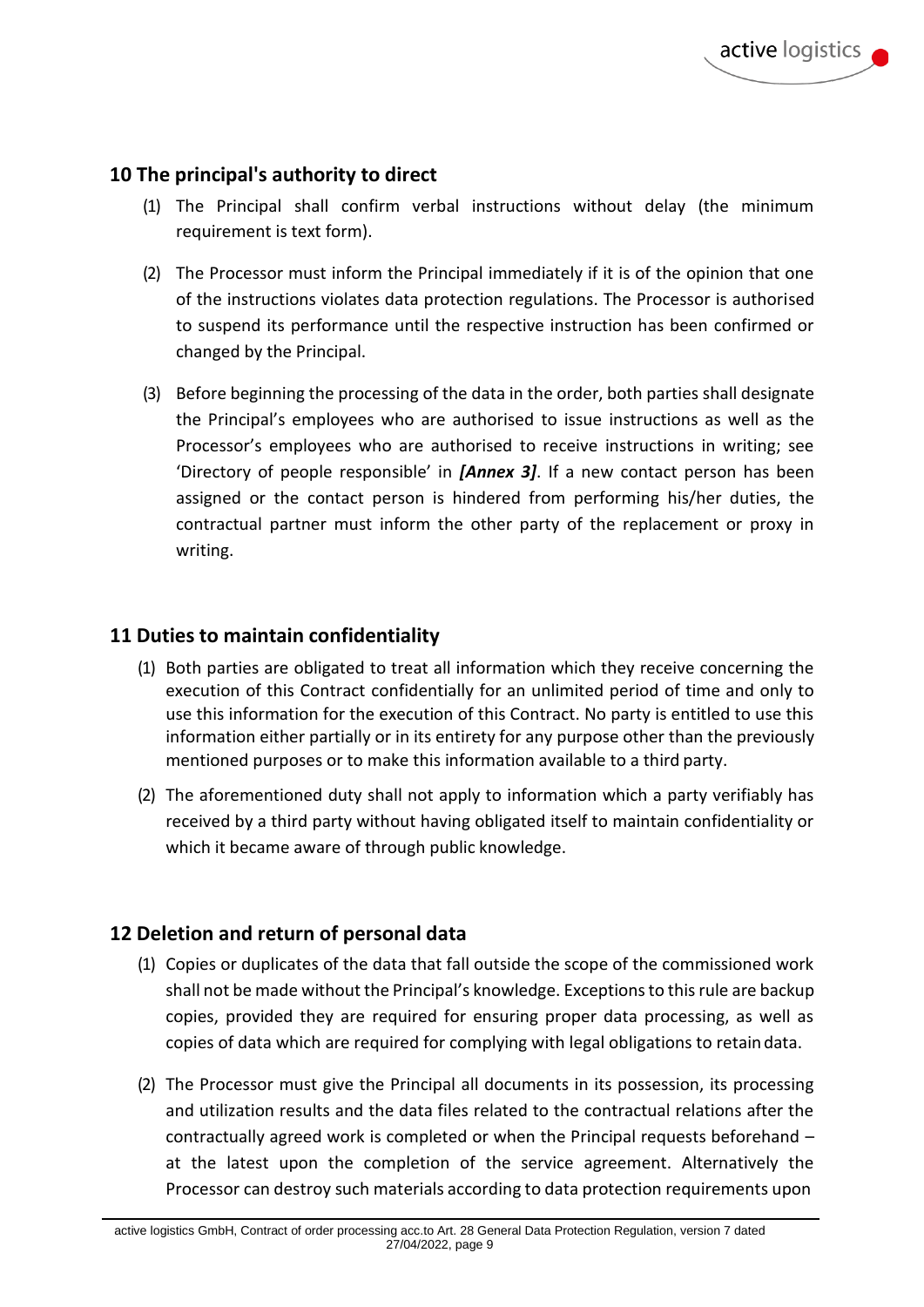receiving the Principal's prior consent. The same policy shall apply to testing and rejected materials. The deletion records must be submitted when requested.

(3) Documentation which serves to prove that data processing was carried out properly and as ordered must be kept by the Processor according to the respective record retention periods after the contract ends. To ease the Processor's burden, the Processor can give these documents to the Principal at the end of the contract.

### **13 Final provisions**

- (1) Should the Principal's property be endangered by the Processor as a result of measures being taken by a third party (such as by garnishment or seizures), or by insolvency proceedings or through any other events, the Processor must inform the Principal. The Processor shall inform creditors about the fact that the matter concerns data which is being processed on the Principal's behalf.
- (2) Any additional agreements must be made in written form.
- (3) German law shall apply.
- (4) If individual sections of this Contract are invalid, this shall not affect the validity of the remaining provisions in this Contract.

Town/City, date ………………………… Herdecke, date …………………………

…………………………………………………… …………………………………………………… Principal Processor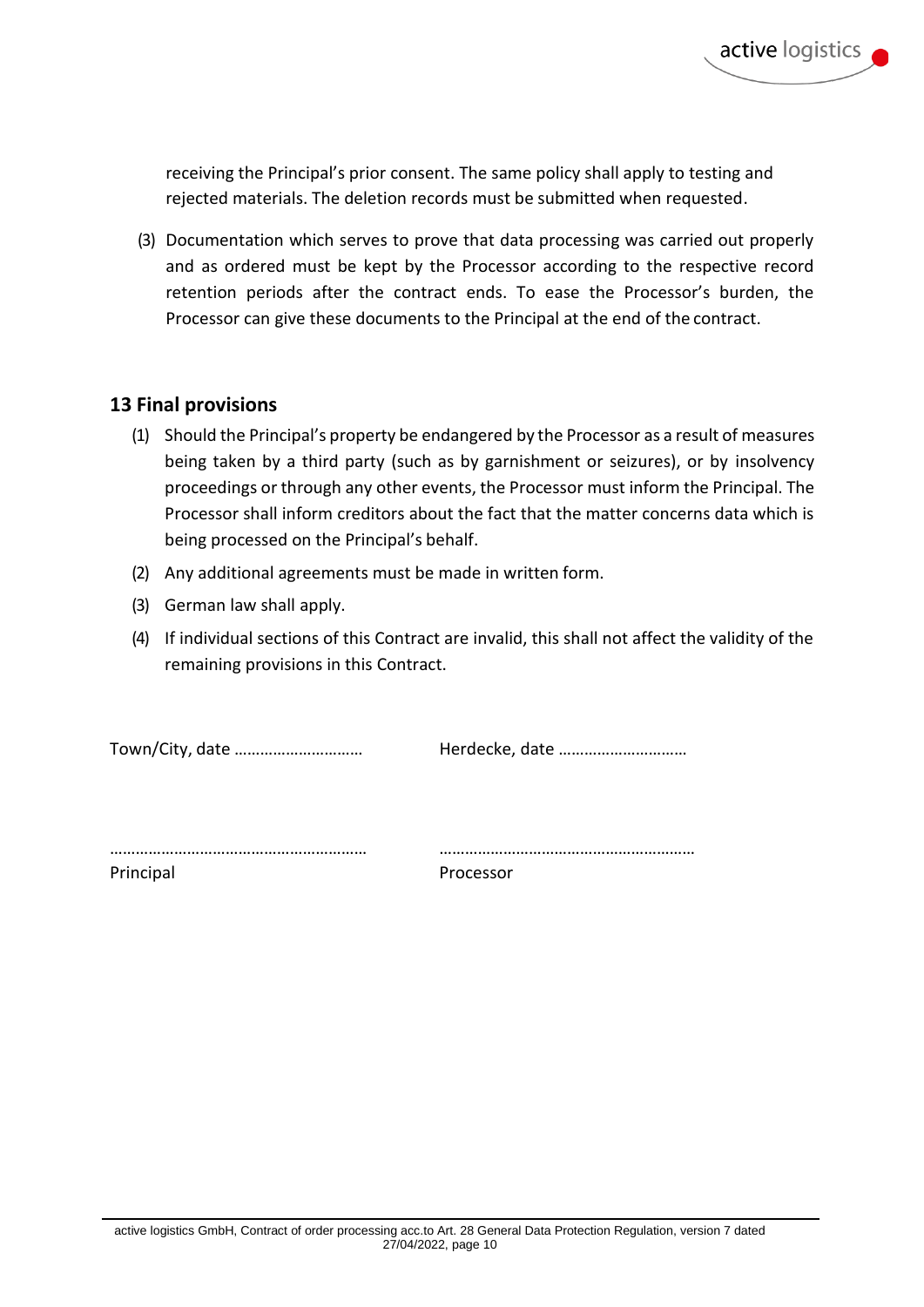

#### **I. Description of the data and the people affected**

#### **1. Type of data**

The subject matter of the personal data processing is the following types of data and data categories (list/description of data categories);

| Customer master data<br>(e.g. first and last name, address, business partner's number, contract account number and<br>customer history) |
|-----------------------------------------------------------------------------------------------------------------------------------------|
| Supplier master data                                                                                                                    |
| (e.g. first and last name, address and the contact person's position)                                                                   |
| Business partner or contact person's data                                                                                               |
| (e.g. first and last name, address and the contact person's position)                                                                   |
| <b>Communication data</b><br>(e.g. email, telephone and fax number)                                                                     |
| <b>Customer's billing and payment information</b>                                                                                       |
| (e.g. consumption information, bank account information, payment/late payment history, credit)<br>rating information)                   |
| Suppliers' billing and payment information                                                                                              |
| (e.g. bank account information, payment/late payment history, credit rating information)                                                |
| Recording-keeping data                                                                                                                  |

*(e.g. user ID, IP address if applicable, log-in and modification history and data records)*

#### **2. Categories of the people affected**

The categories of the persons affected by the processing include:

| <b>Employees</b>                                         |  |
|----------------------------------------------------------|--|
| <b>Interested parties</b>                                |  |
| <b>Customers</b>                                         |  |
| <b>Suppliers</b>                                         |  |
| The customer's or supplier's employees (contact persons) |  |
| <b>Business partners</b>                                 |  |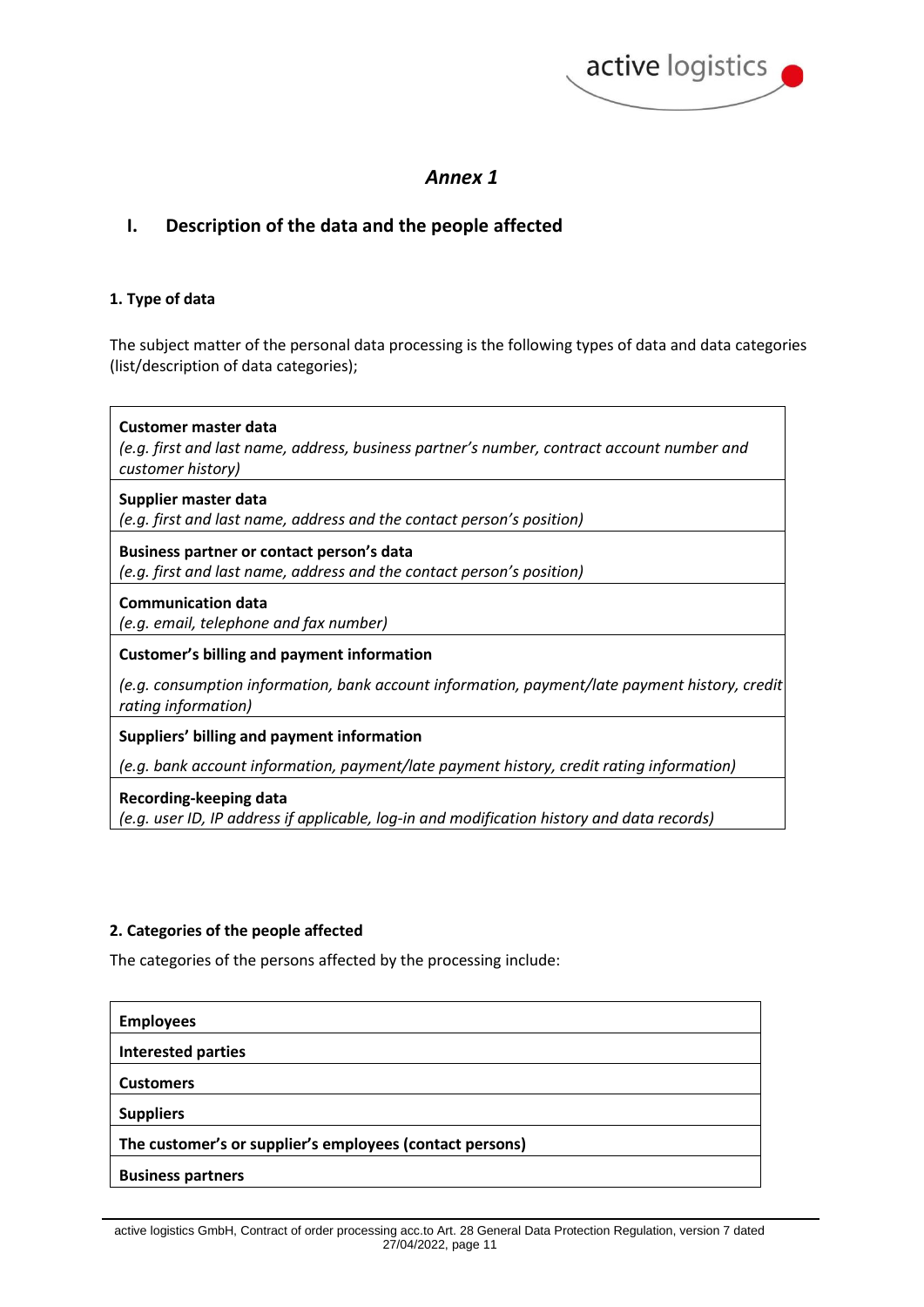

### **II. Directory of subcontractors**

| Subcontractor                                               | <b>Place of business</b>                            | Service provided         |
|-------------------------------------------------------------|-----------------------------------------------------|--------------------------|
| Vision-Flow Software GmbH                                   | Riedgasse<br>11, A<br>6850<br>Dornbirn              | Programming              |
| IMC Zlin a.s.                                               | Kvitkovà 119, CZ 76001 Zlin                         | Programming              |
| Prologia<br>Unternehmensberatung GmbH                       | Dietigheimer Str. 18, 61350 Bad<br>Homburg          | Programming              |
| <b>Ondot Software Solution</b>                              | Brown-Boveri-Straße 8/1, AT-<br>2351 Wiener Neudorf |                          |
| Sapper Institut für interaktive<br>Lernsysteme GmbH & Co.KG | Möhlenring 48, 47906 Kempen                         | Compliance               |
| Diamant Software GmbH &<br>Co.KG                            | Stadtring 2, 33647 Bielefeld                        | Software                 |
| PTV                                                         | Stumpfstr. 1, 76131 Karlsruhe                       |                          |
| Oxseed logistics GmbH                                       | Gahlenfeldstr.<br>53,<br>58313<br>Herdecke          | Archive                  |
| Halstenbach GmbH                                            | Breidenbrucher Str. 2, 51674<br>Wiehl-Bomig         |                          |
| Rüdiger Kerkeloh                                            | Gartenstr. 44, 59387 Ascheberg                      |                          |
| <b>BAB DATA-Systeme Vertriebs</b><br>GmbH                   | Berghauser Str. 104, 42349<br>Wuppertal             | Software                 |
| Easy Software AG                                            | Am Hauptbahnhof 4, 45468<br>Mülheim                 | Software                 |
| <b>TIS Technische</b><br>Informationssysteme GmbH           | Müller-Armack-Str. 8, 46397<br><b>Bocholt</b>       |                          |
| Four J's Development Tools<br>Software Vertriebs GmbH       | Laufzorner Weg<br>82064<br>4,<br>Strasslach         |                          |
| Richard Müller GmbH                                         | Westfalendamm 263, 44141<br>Dortmund                |                          |
| T & A Systeme GmbH                                          | Walzwerk<br>1,<br>45527<br>Am<br>Hattingen          |                          |
| msg systems AG                                              | Robert-Bürkle-Straße 1, 85737<br>Ismaning/München   | Software                 |
| <b>INTELLINICE GmbH</b>                                     | Gutenbergstrasse 33-43, 24223<br>Schwentinental     | Software, Programmierung |

active logistics GmbH, Contract of order processing acc.to Art. 28 General Data Protection Regulation, version 7 dated 27/04/2022, page 12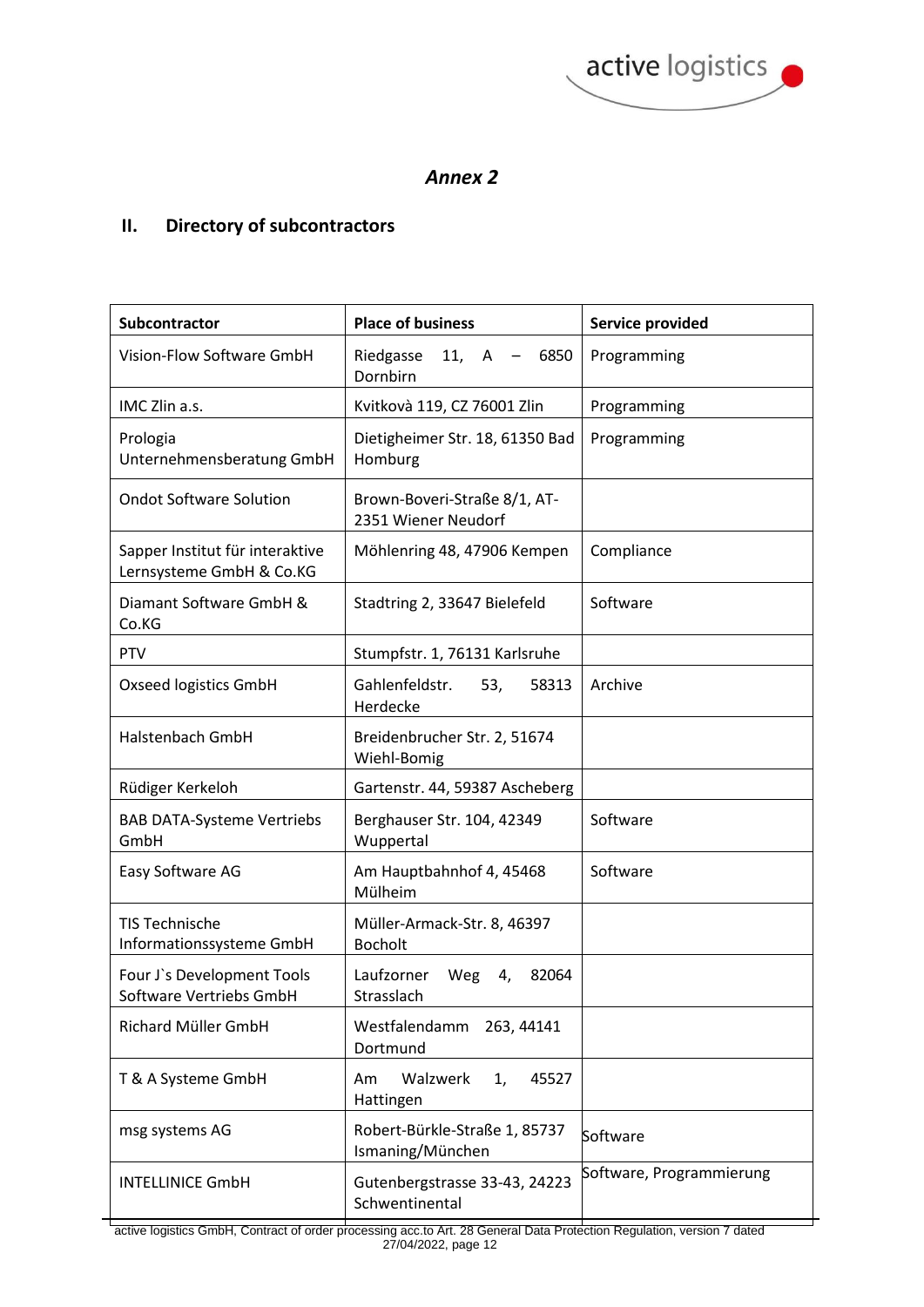

| HERE Europe B.V. | Kennedyplein 222, 5611 ZT<br>Eindhoven, The Netherlands | <b>Software</b> |
|------------------|---------------------------------------------------------|-----------------|
|                  |                                                         |                 |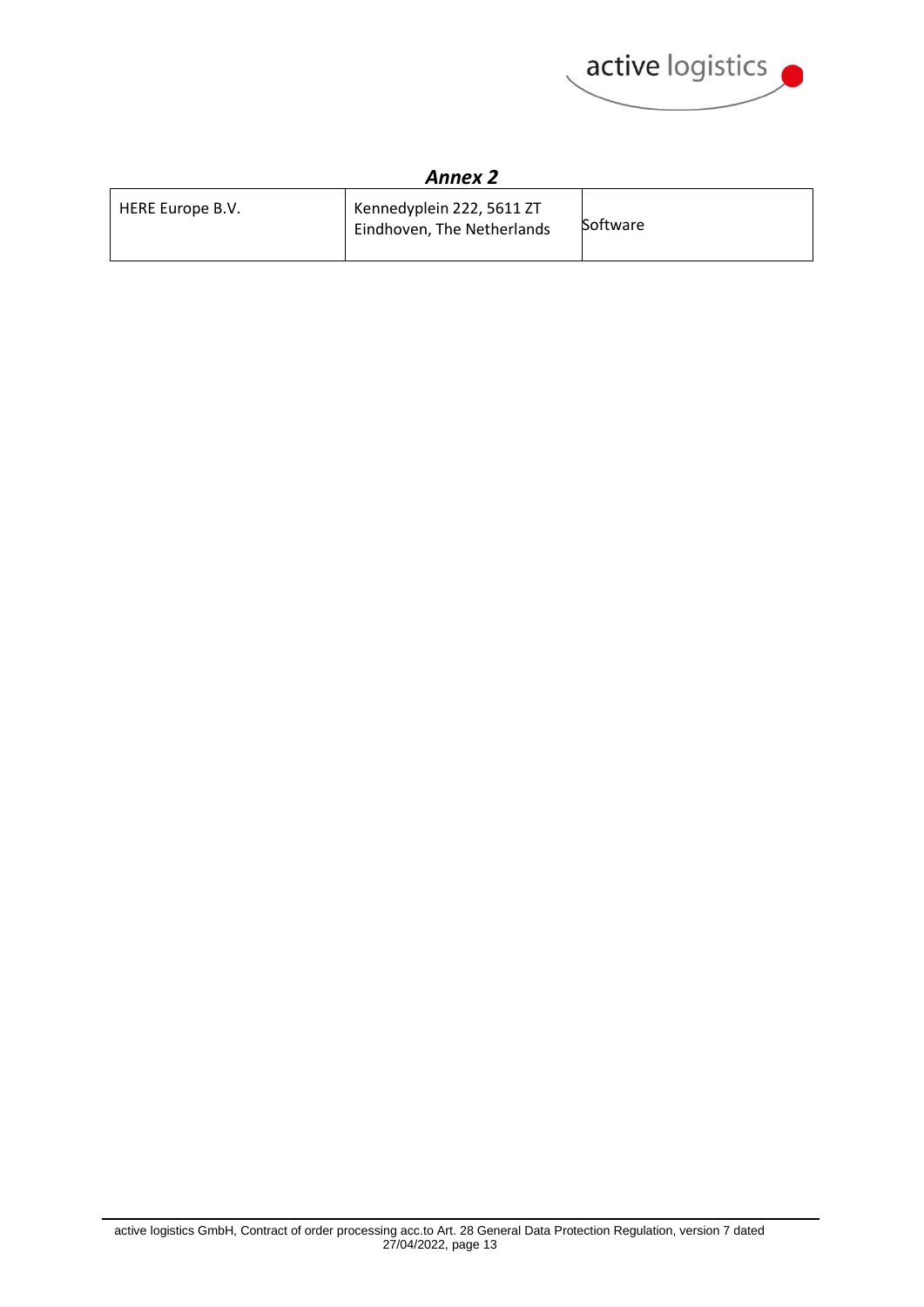

#### **III. Directory of the persons responsible**

In particular, the Principal designates the following contact persons as **authorised to give instructions** to the Processor:

Mr/Ms: Tel.: Mobile: Email: and Mr/Ms: Tel.:

Mobile: Email:

In particular, the Processor designates the following contact persons as **authorised to receive instructions** from the Principal:

| Mr.     | Christopher Meyer         |
|---------|---------------------------|
| Tel.:   | 0911-648000               |
| E-Mail: | info@active-logistics.com |
|         |                           |

and

Ms. Nicole Schütze Tel.: 06625-105327 E-Mail: info@active-logistics.com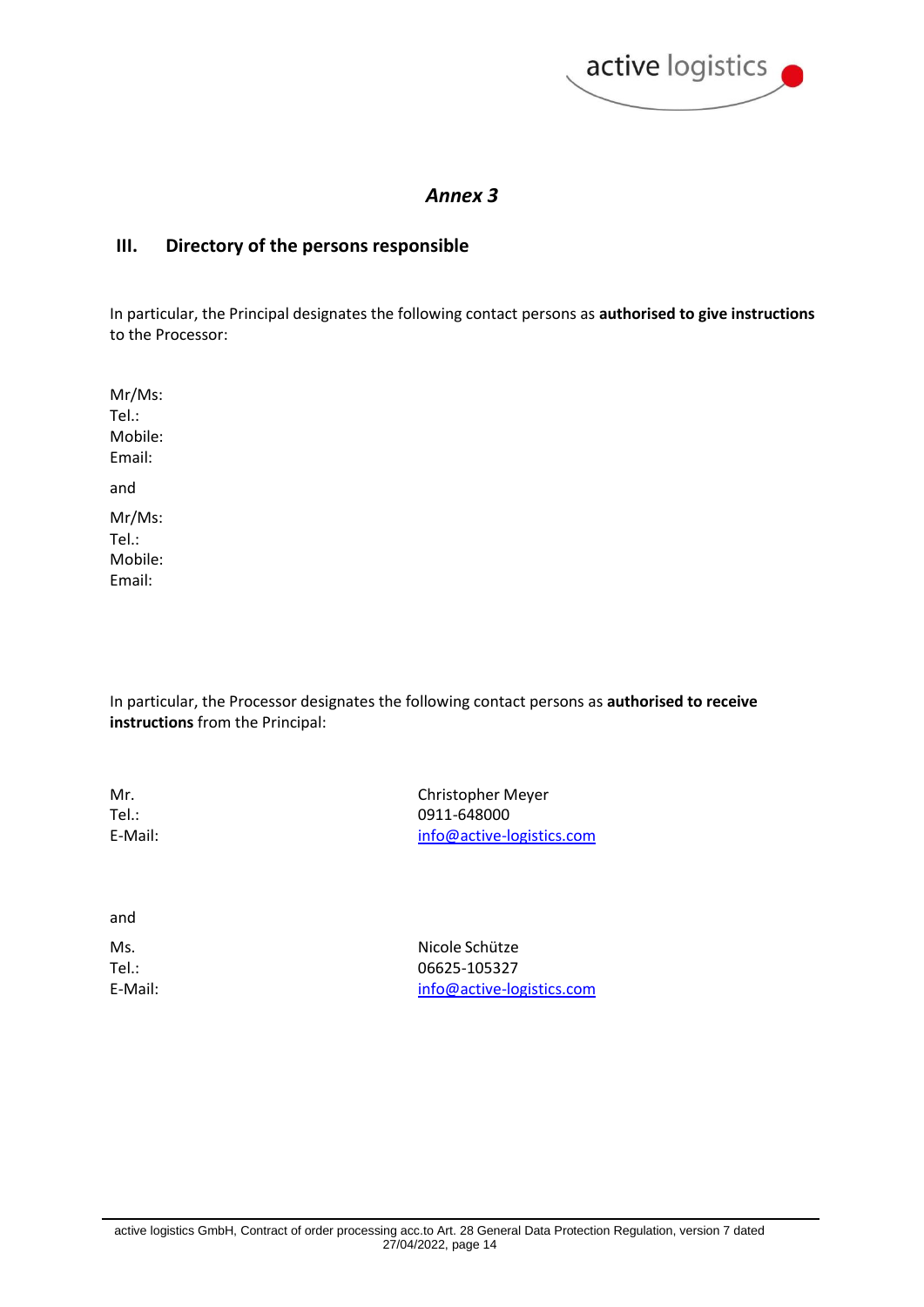

### **IV. Contact information of the Principal's data protection officer**

The following person is appointed as the data protection officer at the Principal's company:

Mr/Ms: Tel.: Mobile: Email: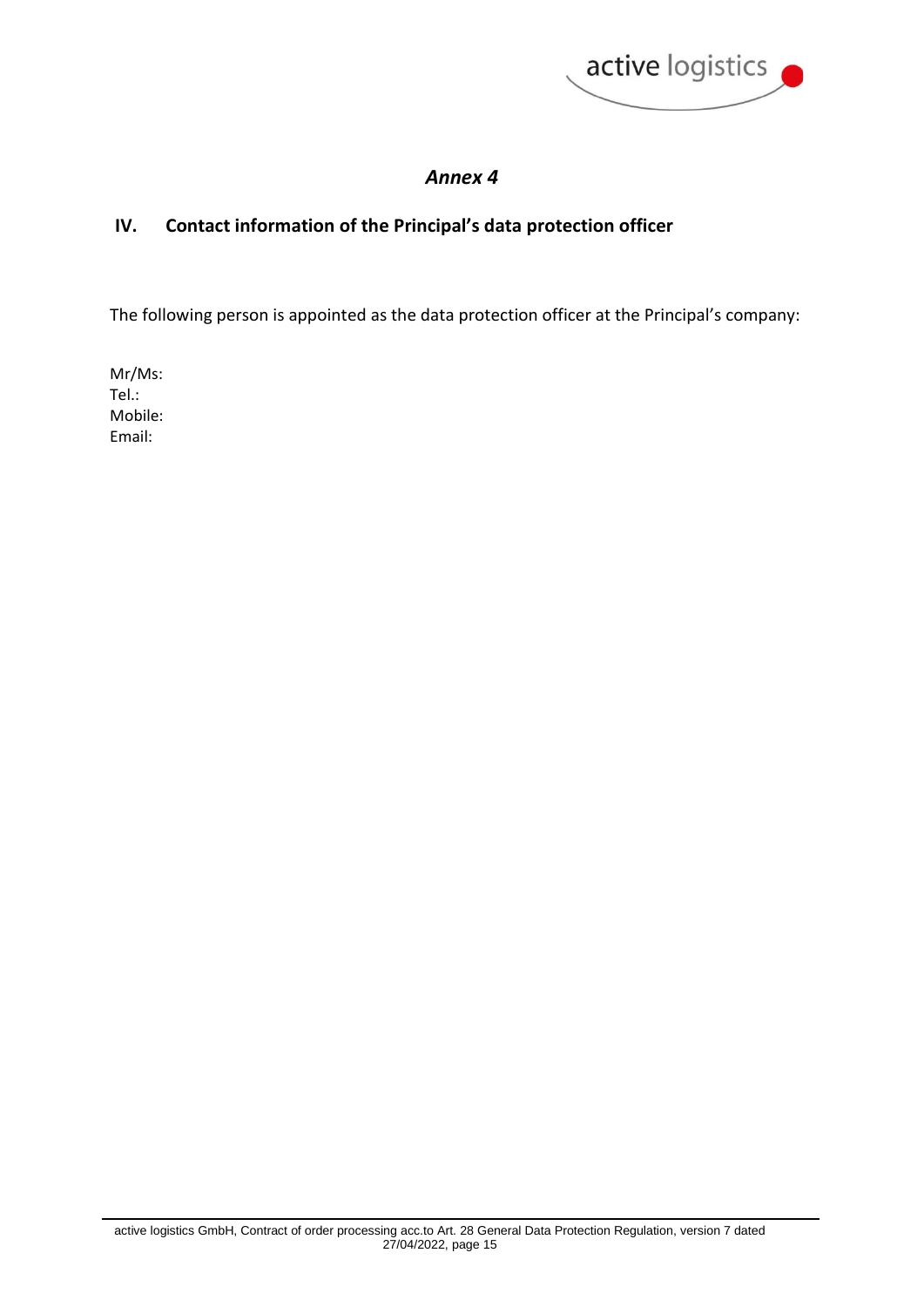

## **V. The Processor's technical and organisational measures in accordancewith Article 32 of the General Data Protection Regulation**

#### 1. Confidentiality (Article 32, paragraph 1, b) of the General Data Protection Regulation)

| <b>Entry control</b>                                                                                                                                                                                                                                                                                                                                                             | Access control system, card reader, chip<br>card                                                                                       |
|----------------------------------------------------------------------------------------------------------------------------------------------------------------------------------------------------------------------------------------------------------------------------------------------------------------------------------------------------------------------------------|----------------------------------------------------------------------------------------------------------------------------------------|
| (No unauthorised access to data processing<br>systems and filing locations of the information                                                                                                                                                                                                                                                                                    | Recording assignments or keys                                                                                                          |
| (e.g. magnet or chip cards, keys, electrical door<br>opener, facility security, doorman, alarm systems,                                                                                                                                                                                                                                                                          | Door locking device (electrical door)                                                                                                  |
| video surveillance systems, offices)                                                                                                                                                                                                                                                                                                                                             | Reception/gate                                                                                                                         |
|                                                                                                                                                                                                                                                                                                                                                                                  | Monitoring systems, e.g. alarm system,<br>video/TV monitor                                                                             |
|                                                                                                                                                                                                                                                                                                                                                                                  | Locking systems                                                                                                                        |
| <b>Access control</b><br>(No unauthorised use of systems, e.g. (secure)<br>passwords, automatic blocking mechanisms, two-<br>factor authentication, encryption of data media)                                                                                                                                                                                                    | Password procedure (special characters,<br>of<br>minimum<br>length<br>8<br>characters,<br>changing the password on a regular<br>basis) |
|                                                                                                                                                                                                                                                                                                                                                                                  | Automatic locking of terminal devices<br>when inactive/screen lock                                                                     |
|                                                                                                                                                                                                                                                                                                                                                                                  | Setting up one user master record per<br>user                                                                                          |
|                                                                                                                                                                                                                                                                                                                                                                                  | Encrypting mobile storage devices                                                                                                      |
|                                                                                                                                                                                                                                                                                                                                                                                  | Domain log-in                                                                                                                          |
| <b>Access control</b><br>(Needs-oriented design of a policy for amending<br>data and access rights as well as their monitoring<br>and record-keeping: no unauthorised viewing,<br>copying, changing or removing information within<br>the system, e.g. policies for amending data and<br>needs-based access rights as well as record-<br>keeping of everyone who has had access) | Differentiated authorisations (profiles,<br>personas, transactions and objects)                                                        |
|                                                                                                                                                                                                                                                                                                                                                                                  | Regular assessments and reviews of<br>existing authorisations                                                                          |
|                                                                                                                                                                                                                                                                                                                                                                                  | Prompt updates and cancellation of<br>authorisations                                                                                   |
|                                                                                                                                                                                                                                                                                                                                                                                  | Encryption of data requiring special<br>protection                                                                                     |
|                                                                                                                                                                                                                                                                                                                                                                                  | Access to customer systems via VPN or<br><b>ISDN</b><br>dial-in<br>using<br>RDP,<br>SSH,<br>TeamViewer, PCVisit or Telnet              |
|                                                                                                                                                                                                                                                                                                                                                                                  | authentication<br>Router<br>using<br>an<br>encrypted identifier and password                                                           |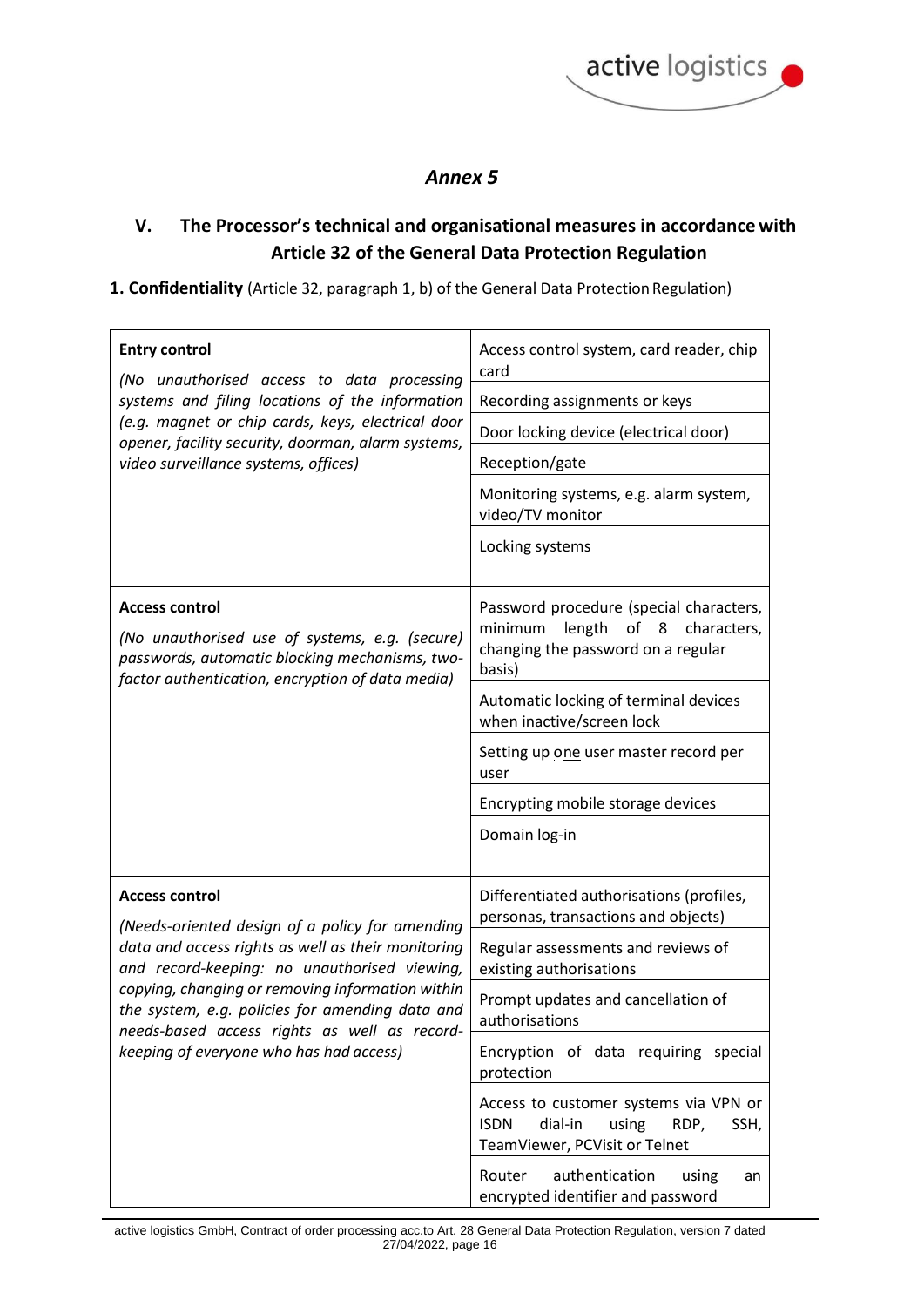

|                                                                                                                                                                | Monitoring remote maintenance                                                                                                                            |
|----------------------------------------------------------------------------------------------------------------------------------------------------------------|----------------------------------------------------------------------------------------------------------------------------------------------------------|
| Separation control<br>(Measures for separate processing (saving,                                                                                               | Internal<br>multi-client<br>capability/<br>earmarking                                                                                                    |
| changing, deleting, transferring) data for different<br>purposes. Separate processing of data which was<br>collected for different purposes, e.g. multi-client | Separation of functions (production/<br>test/development), to the<br>extent<br>possible                                                                  |
| capability, sandboxing)                                                                                                                                        | Pseudonymisation (Article 32, para 1, a)<br>and Article 25 para 1 of the General Data<br>Protection Regulation) in testing and/or<br>development systems |

### 2. Integrity (Article 32, paragraph 1, letter b) of the General Data Protection Regulation)

| <b>Transfer control</b><br>(No unauthorised viewing, copying, changing or<br>during electronic transmission<br>deletion<br>or<br>transport, e.g. encryption, Virtual Private<br>Networks (VPN), electronic signature) | Encryption/tunnel connection (VPN) or<br>ISDN direct dial-in<br>Electronic signature<br>Record-keeping<br>Transport security |
|-----------------------------------------------------------------------------------------------------------------------------------------------------------------------------------------------------------------------|------------------------------------------------------------------------------------------------------------------------------|
| <b>Entry control</b>                                                                                                                                                                                                  | Record-keeping and auditing systems                                                                                          |
| (Determining if data was entered into the data<br>processing systems and by whom and if it was<br>changed or removed e.g.: record-keeping and<br>document management)<br>$\sim$ $\sim$ $\sim$ $\sim$                  | Record-keeping of database<br>access<br>through alH.4                                                                        |